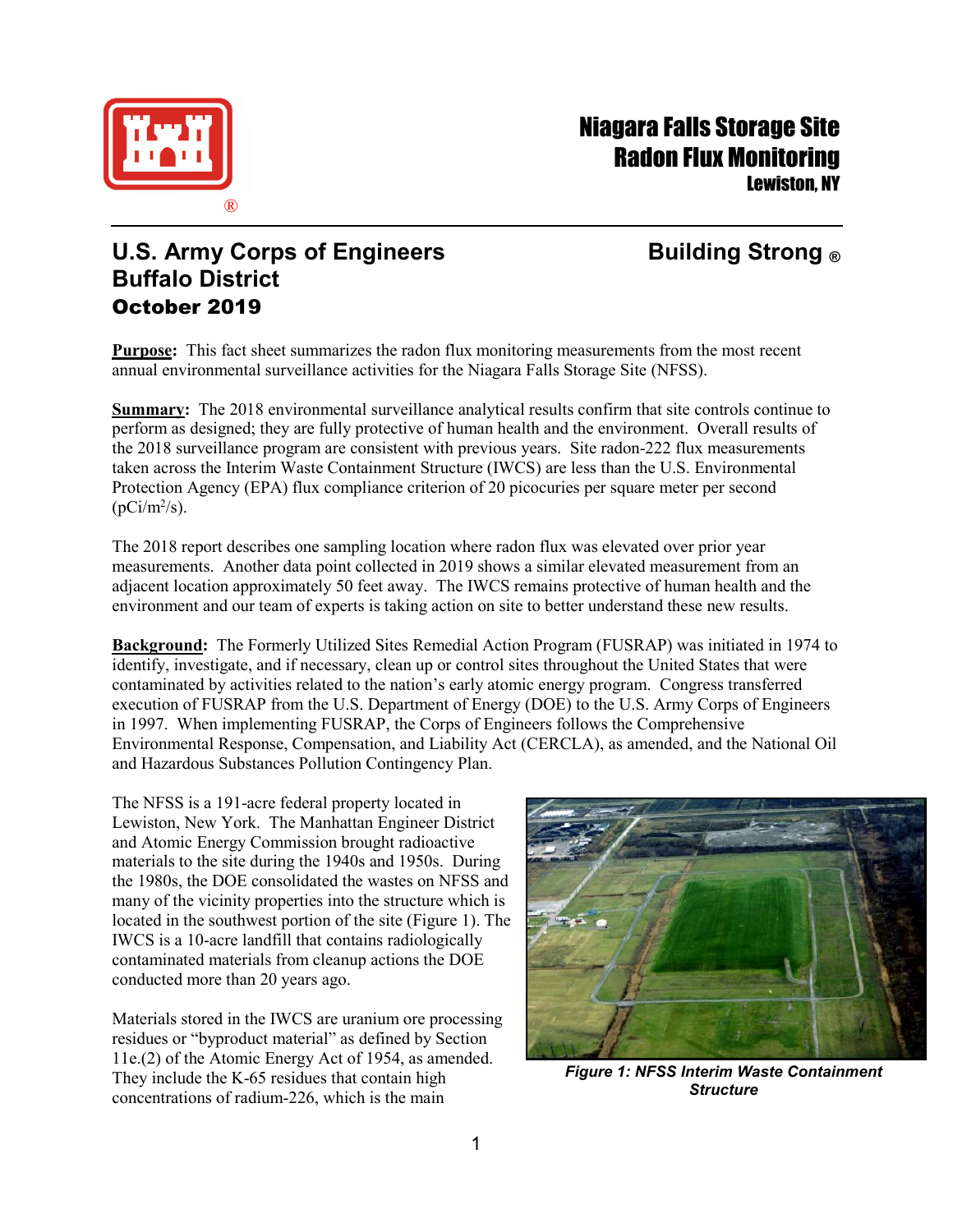contaminant associated with uranium ore processing residues. Radium-226 undergoes radioactive decay to produce radon gas. The IWCS was engineered to inhibit radon gas emissions (notably radon-222), infiltration of precipitation, and contaminant migration to groundwater.

### **Overview of the Environmental Surveillance Program**

The Corps of Engineers Buffalo District conducts the NFSS Environmental Surveillance Program (ESP); it performs site operations, maintenance, and monitoring to ensure protection of human health and the environment. These activities are ongoing across the site, including at the IWCS. The DOE initiated the ESP at the NFSS in 1979, before the construction of the IWCS, to monitor air, water, and external gamma radiation (and later streambed sediments) to ensure protection of human health and the environment from radioactive residues and wastes later buried in the IWCS. In 1997, when responsibility for FUSRAP transferred to the Corps of Engineers, the Corps of Engineers Buffalo District continued to follow the DOE ESP, with some revisions over the years. The Corps of Engineers reports its findings annually in the form of a technical memorandum, which is posted to the NFSS website at <https://www.lrb.usace.army.mil/Missions/HTRW/FUSRAP/Niagara-Falls-Storage-Site/> in the Environmental Monitoring section.

The surveillance program is designed to achieve the following objectives:

- Ensure protection of human health and the environment
- Verify compliance with environmental regulatory standards
- Verify the IWCS is performing as designed

#### **Radon Flux Monitoring**

The Corps of Engineers measures radon flux at the NFSS once a year between early to late summer. Measurement of radon flux provides an indication of the rate of radon-222 emission from a surface. Radon flux is measured with activated charcoal canisters placed on a grid spaced 15 meters (49.2 feet) on center across the surface of the IWCS for a 24-hour exposure period. A total of 180 canisters are placed on the IWCS for an annual measurement of radon flux. Sample locations are shown on Figure 2 on the last page. The burgundy outlines in Figure 2 depict the outlines of the building foundations buried within the IWCS. Portions of the Building 411 foundation contain the high activity K-65 residues.

The activated charcoal in the canister adsorbs the radon gas emanating from the surface over which the canister is placed. The charcoal holds the radon, which subsequently decays until equilibrium between radon and its short-lived daughters is established (a minimum of 3 hours). The radon flux is calculated in the laboratory through gamma spectroscopy using the area of canister exposed to the radon flux and the time that exposure took place. The average of all 180 radon flux results is compared against the EPA site wide compliance criterion of 20 picocuries per square meter per second ( $pCi/m^2/s$ ) specified in 40 CFR Part 61, Subpart Q.

### **Radon Flux Observations**

The average radon flux measurement for all 180 locations across the IWCS is typically less than 1 pCi/m<sup>2</sup>/s. In July 2018, the Corps of Engineers performed annual radon flux sampling and a few locations exhibited elevated results compared to past results, but the average of all data from the 180 sampling points (0.1576 pCi/m<sup>2</sup>/s) remained below the site-wide limit of 20 pCi/m<sup>2</sup>/s specified in 40 CFR Part 61, Subpart Q. The highest sample was at location #62 (Figure 2) and was 19.278 pCi/m<sup>2</sup>/s. The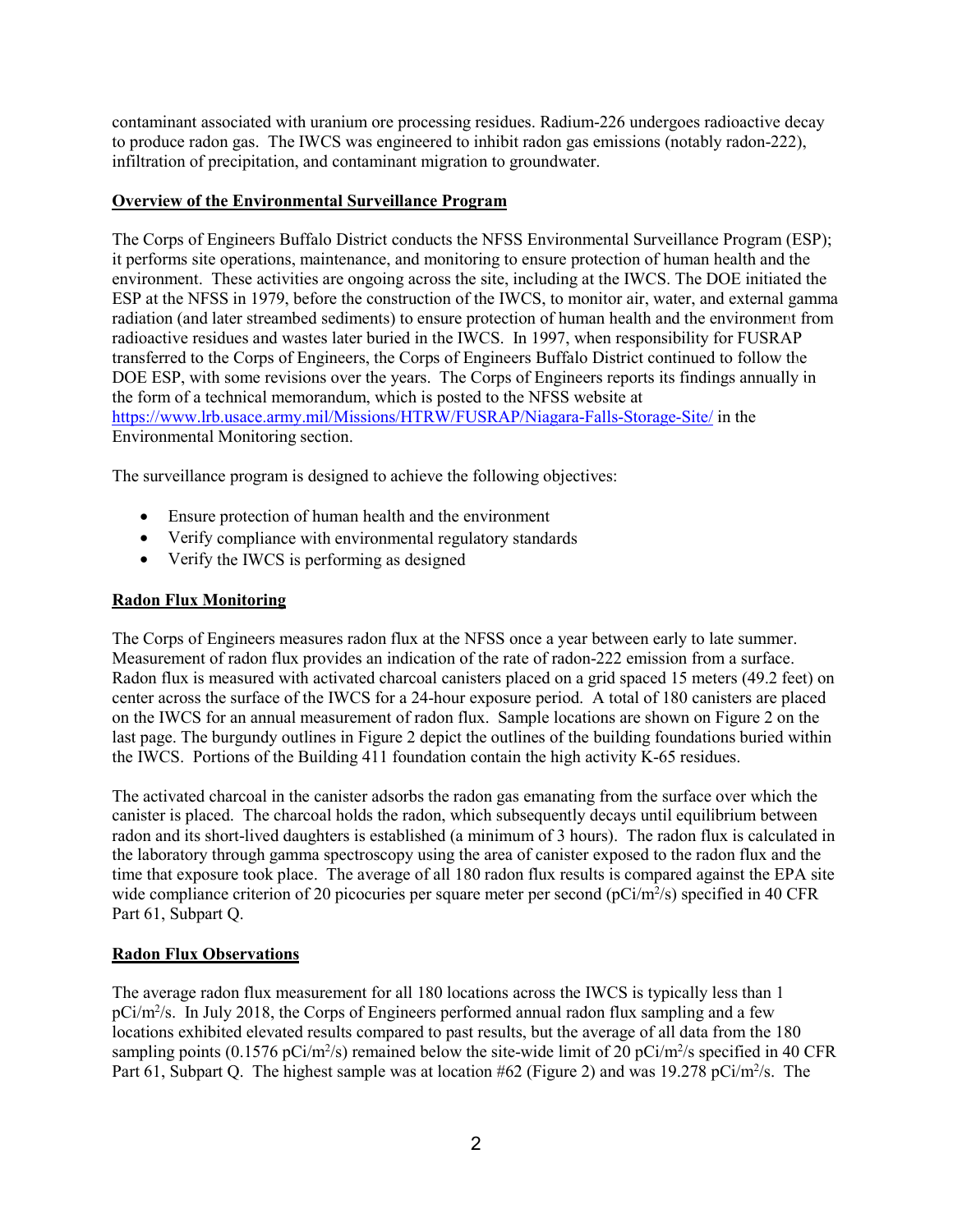Corps of Engineers resampled the area surrounding location #62 in the fall of 2018 at the 16 locations shown in the inset on Figure 2, and all resampling results came back typical of historical levels.

In July 2019, the Corps of Engineers performed the annual radon flux sampling and the results showed an elevated radon flux measurement result at another location (#65), north of the 2018 radon flux sampling location that exhibited elevated results. This time the result was  $23.050$  pCi/m<sup>2</sup>/s. The average radon flux measurements for 2019 for the 180 locations over the entire IWCS were still below the compliance limit.

#### **Path Forward**

The Corps is collecting and assessing additional data to help us determine the reason for the elevated radon at these two adjacent locations. These data will be used to determine whether we need to make changes to our environmental surveillance program and/or potentially make any improvements to the IWCS cap in this area. As we continue to investigate this area we are committed to keeping you informed.

#### **Corps of Engineers Commitment**

The Corps of Engineers' highest priority under the authority of FUSRAP at the NFSS is to be protective of human health and the environment, to ensure that work is conducted in a safe and efficient manner, and to prevent the spread of contamination.

The 2018 and 2019 radon-222 monitoring results are well within the radon flux standard specified by the EPA. The IWCS remains protective of human health and the environment.

|       | Annual Radon Flux Measurements (pCi/m <sup>2</sup> /sec)                                                                                                                                                                                                                                                                                                                                                                                         |
|-------|--------------------------------------------------------------------------------------------------------------------------------------------------------------------------------------------------------------------------------------------------------------------------------------------------------------------------------------------------------------------------------------------------------------------------------------------------|
| 20.00 | US Environmental Protection Agency Sitewide Compliance Criterion 20.00 pCi/m2/sec<br>(Averaged over the entire IWCS)                                                                                                                                                                                                                                                                                                                             |
| 15.00 | The data show the IWCS radon flux remains well<br>below the standard of 20 pCi/m2/sec. The<br>highest average measurement of 0.2 pCi/m2/sec<br>in 2019 is only 1% of the standard.                                                                                                                                                                                                                                                               |
| 10.00 |                                                                                                                                                                                                                                                                                                                                                                                                                                                  |
| 5.00  |                                                                                                                                                                                                                                                                                                                                                                                                                                                  |
| 0.00  | 0.10 0.05 0.09 0.01 0.08 0.07 0.03 0.01 0.03 0.05 0.03 0.05 0.03 0.04 0.06 0.06 0.02 0.05 0.04 0.16 0.20                                                                                                                                                                                                                                                                                                                                         |
|       | 1999 2000 2001 2002 2003 2004 2005 2006 2007 2008 2009 2010 2011 2012 2013 2014 2015 2016 2017 2018 2019<br><b>□</b> IWCS Average                                                                                                                                                                                                                                                                                                                |
|       | Description: This chart shows the overall radon gas flow (called "radon flux") for the entire Interim Waste Containment Structure (IWCS) and<br>compares it against the US Environmental Protection Agency Sitewide Compliance Criterion of 20 pCi/m2/sec. The chart shows the average values of<br>180 measurement points across the IWCS over the timeframe 1999-2019.<br>The IWCS cap remains protective of human health regarding radon flux |